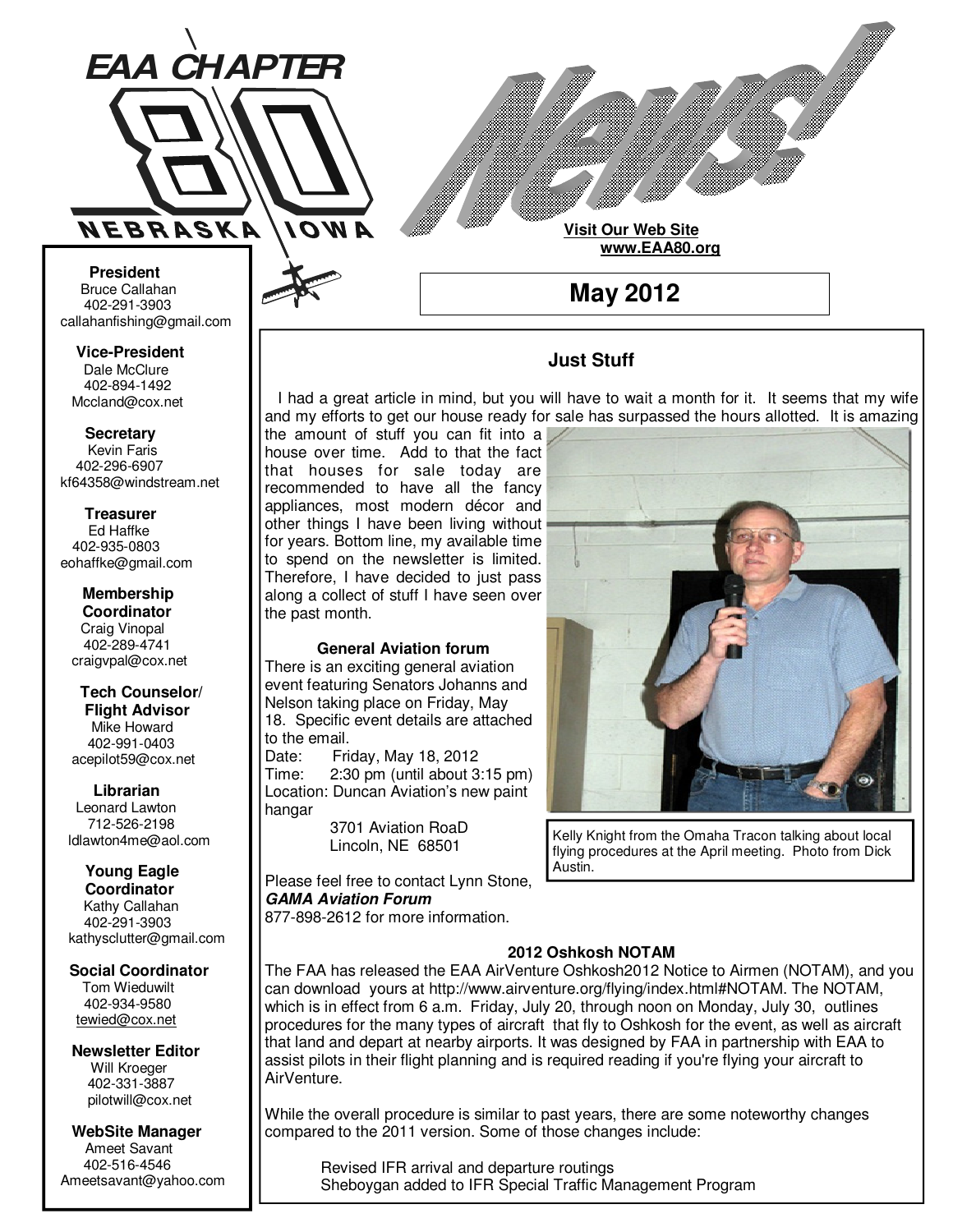| Revised VFR arrival procedures on pages 9-10<br>Updated airport information and telephone numbers<br>The free copy of NOTAM is available to order or download<br>from the above website, or by calling EAA Membership                                                                                                                                                                                                                                                                                                                                                                                                                                                                                                                  | June 17th 67th Annual Fly-in (B) 7-11<br>Harlan, IA<br>June 20-23 Swift Museum National Fly-in<br>St Louis, MO<br>Creve Coeur Airport (1H0)<br>July 23-29 AirVenture<br>Oshkosh, WI                                                                                                                                                                                                                                                                                                                                                                                                                                                                                                                                                                               |
|----------------------------------------------------------------------------------------------------------------------------------------------------------------------------------------------------------------------------------------------------------------------------------------------------------------------------------------------------------------------------------------------------------------------------------------------------------------------------------------------------------------------------------------------------------------------------------------------------------------------------------------------------------------------------------------------------------------------------------------|-------------------------------------------------------------------------------------------------------------------------------------------------------------------------------------------------------------------------------------------------------------------------------------------------------------------------------------------------------------------------------------------------------------------------------------------------------------------------------------------------------------------------------------------------------------------------------------------------------------------------------------------------------------------------------------------------------------------------------------------------------------------|
| Services at 800-564-6322.<br>Additional hints and tips for pilots arriving at and<br>departing from EAA AirVenture 2012 are also available at http://<br>www.airventure.org/atc/.                                                                                                                                                                                                                                                                                                                                                                                                                                                                                                                                                      | I borrowed the following from EAA Chapter 569.                                                                                                                                                                                                                                                                                                                                                                                                                                                                                                                                                                                                                                                                                                                    |
| This year's NOTAM cover photo features a bright yellow<br>Piper J-3 Cub in honor of the airplane's 75th anniversary.<br>EAA has several activities planned to honor the Cub this year,<br>including a group arrival, special parking for Cubs, and<br>numerous presentations throughout the week.                                                                                                                                                                                                                                                                                                                                                                                                                                      | <b>NOW IS THE TIME TO MAKE YOUR VOICE HEARD</b><br>Currently, FAA regulations require all pilots to hold at least a<br>third-class medical certificate to exercise the privileges of a<br>private or recreational certificate. EAA and AOPA are asking the<br>FAA for an exemption to that rule, which would give pilots who<br>fly recreationally the option of getting a third-class medical or,<br>instead, participating in a recurrent online education program                                                                                                                                                                                                                                                                                              |
| $M_{\text{av}}$ Meeting Time & Location<br>This month's meeting is Monday May 14th at 7PM at<br>Hangar One at Millard airport in Omaha. The airport is still<br>located on South 132nd Street between Q and Harrison.<br>See ya there.                                                                                                                                                                                                                                                                                                                                                                                                                                                                                                 | that will teach them how to self-asses their fitness to fly.<br>This should reinvigorate General Aviation, give a boost to<br>aviation businesses, and get a lot of people flying again, ! This<br>proposal will not pass if you don't support it. Just go to the<br>following web sire, fill out the form and hit the Submit button.<br>http://www.regulations.gov/#!submitComment;D=FAA-2012-<br>0350-0001<br>This has the potential to make a real improvement to the aviation<br>industry.                                                                                                                                                                                                                                                                    |
| May Program.                                                                                                                                                                                                                                                                                                                                                                                                                                                                                                                                                                                                                                                                                                                           | Young Eagle 2012 Schedule (From Kathy Callahan)<br>Here are the 2012 dates and locations for Young Eagles Rallies.<br>I will have schedule cards available at the May meeting.                                                                                                                                                                                                                                                                                                                                                                                                                                                                                                                                                                                    |
| We will be having Vans RV night. Dale has invited<br>anyone with a RV to come and show their airplane. Mike<br>Howard will be emceeing the event to tell the RV story. If<br>you would a little info about Van before the meeting, go to<br>http://www.vansaircraft.com/public/pers-van.htm                                                                                                                                                                                                                                                                                                                                                                                                                                            | Saturday, May 19, 9AM at Millard Airport<br>Saturday, June 9, 8AM at Millard Airport<br>(International Young Eagles Day)<br>Saturday, July 14, 8AM at Millard Airport<br>(Strategic Air & Space Museum weekend campers)<br>Saturday, August 11, 8AM at Millard Airport<br>Sunday, September 9, 9AM at Plattsmouth Airport<br>(Plattsmouth Harvest Festival and Fly-In breakfast)                                                                                                                                                                                                                                                                                                                                                                                  |
| EVENTS: (B) - Breakfast / (L) - Lunch<br>York, NE<br>Chapter 1055 (B) (0800-1000)<br>1st Sat<br>3rd Sat<br>Chapter 569 (B) (0800-1000)<br>Crete, NE<br>May 12th<br>Rhea Memorial fly-in (3VS)<br>Versailles, MO<br>May 12th<br>EAA Chapter 1212 Fly-in (B) 7-11 Macon, MO<br>May 13th Fly-in & Car show SUX 8-4<br>Sioux City, IA<br>Midamericaairmuseum.org<br>May 26th Sonex Fly-in KOJC<br>Olathe, KS<br>May 26th Wings Over Atchison Fly-in (B)(L) Atchison, KS<br>May 26-27 Salute to Veterans Air Show<br>Columbia, MO<br>May 31- Jun 3 National Biplane Fly-in Junction City, KS<br>Council Bluffs, IA<br>June 2nd Fly-in (B) 8-11<br>June 2nd Great Planes on the Great Plains<br>Fly-in $(B)(L)$ www.flyhays.com<br>Hayes, KS | Saturday, October 13, 9AM at Millard Airport<br>Early this year, I committed to the July 14 date for the Strategic<br>Air & Space Museum weekend campers. Unfortunately, our<br>family's plans have changed in the last week and Bruce & I will<br>not be in town. Is anyone willing to volunteer to run the July 14<br>Rally? I will have the kids preregistered and recruit plenty of<br>pilots and ground crew volunteers. You would be responsible for<br>setting up the tables, paperwork, laptop and printer, and<br>assigning volunteers to the various stations. If anyone is willing<br>to commit to this date, please reply by the end of next week.<br>Otherwise, I will have to cancel the July rally and notify the<br>Museum. Thank you!!!<br>Kathy |
| June 3rd Fly-in (B) 630-1030<br>Audubon, IA<br>June 7-10 WACO Club Fly-in<br>Maryland Heights, MO<br>June 10th Fly-in (B)<br>Marshall, MO<br>June 15-16 Swedish Days Fly-in (D) (B)<br>Holdrege, NE<br>Friday BBQ 5pm; Sat (B) 7am.<br>Chariton, IA<br>June 16th 3rd Annual Fly-in (B) 7-12<br>June 16th 6K9 Fly-in (B) 7-10<br>Keosauqua, IA<br>June 16th Fly-in (L)<br>Beatrice, NE<br>Jun 16-17 Nebraska Airfest & State Fly-in<br>Norfolk, NE<br>www.nebraskaairfest.com                                                                                                                                                                                                                                                           | We are updating our email list based on memberships. So,<br>please contact me or Craig Vinopal if you did not get this<br>newsletter. (Yes, I know that this is an impossible request, but I<br>have always wanted to do one of these statements.)                                                                                                                                                                                                                                                                                                                                                                                                                                                                                                                |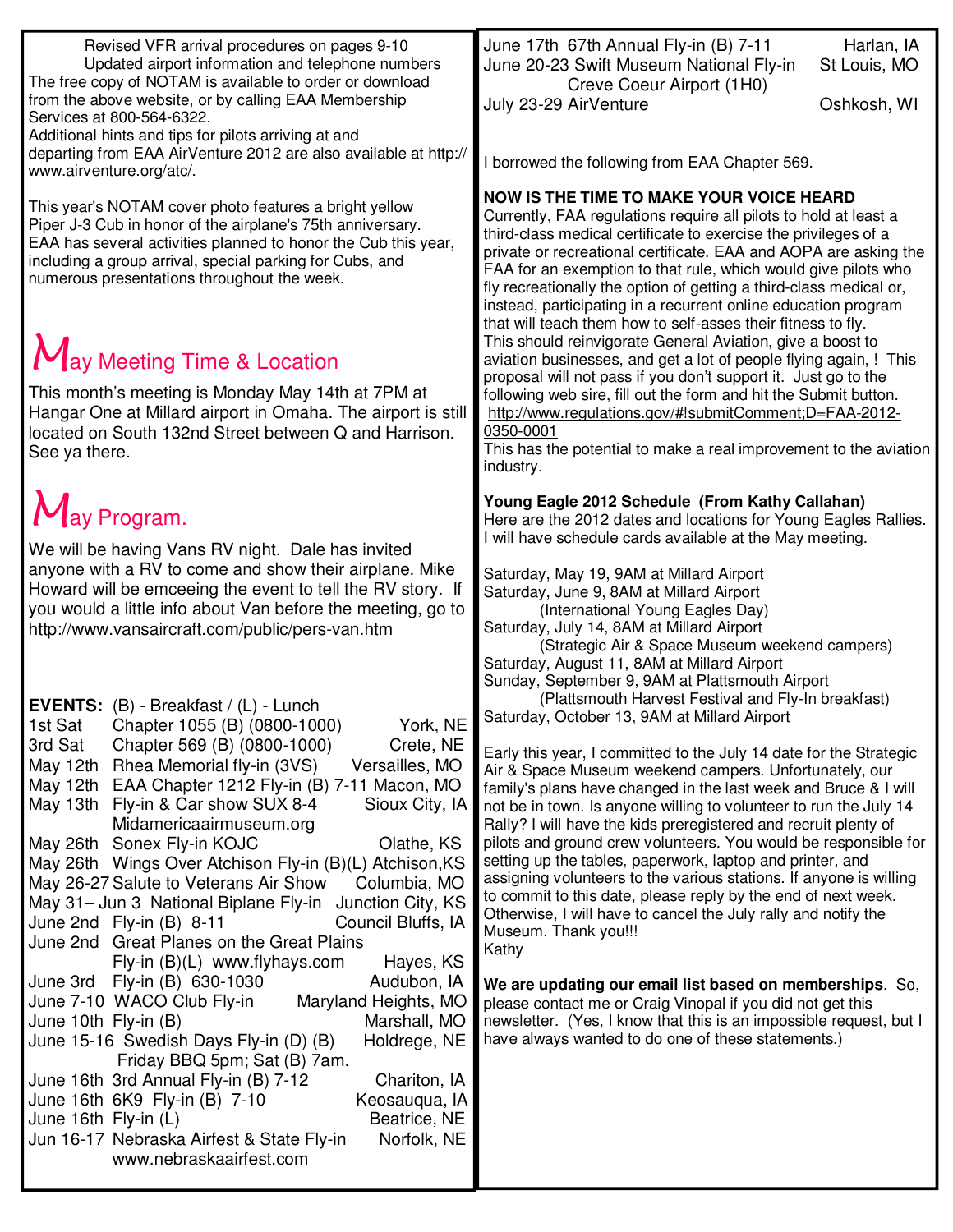#### **EAA Chapter 80 Official Minutes April 9, 2012**

The Chapter 80 EAA meeting was held at the Millard airport in the facilities of Hangar One. The meeting was called to order by President Bruce Callahan at 7:00 PM. There were 37 members and 2 guests present.

The minutes of the March meeting were accepted.

**Treasurers Report:** Ed Haffke sent a report indicating the club has \$9161.83 in the bank.

**Old Business:** T.W. told everyone there will be a work day at the Wahoo hangar on April 14. There is work to be done on windows and drywall.

Will Kroeger reminds us he needs someone to take the newsletter editor position.

Bruce brought up we also need a new web site editor as well.

**New Business:** None.

**Young Eagles:** Young Eagles Coordinator Kathy Callahan reports there will be a small event April 21 for 11 UNO explorers and she needs ground crew. Kathy also says she will give Will Kroeger the Y.E. schedule to publish.

**Tech Counselor:** Mike Howard stated there is nothing new.

**Membership Coordinator:** Craig Vinopal reported we have 15 unpaid members.

**Fly-out:** Mike Howard reported on a flyout event from March 31 to Topeka, Kansas. Ronnie McKay, Mike Howard, and Kevin and Sandy Faris attended.

**Builders Reports:** None. Tom Mann reported quite a few people visited member projects on March 31.

## **Website:** www.eaa80.org

**Program:** Kelly Knight from the "R90" TraCon in Bellevue gave a very nice program on air traffic control. He discussed safety, visual separation read-back as well as information they expect on an initial check-in.

Kelly also cautioned that the weekend of May 5 will be very crowded in Omaha and Lincoln airspace due to the Birkshire-Hathaway corporate weekend activities in Omaha.

The meeting adjourned at 8:21 PM. Kevin Faris, Secretary

**For sale 1/4 ownership in a 1956 Cessna 172** four seat plane. Aircraft is hangared at Millard-(MLE). Aircraft has an STC for autogas. Share cost is \$7500.00, hourly rate is \$25.00 dry. Hangar rent (\$150.00 a mo.) and insurance (\$750.00 approx.yr.) are shared between 3 owners (for now). An ideal trainer/first aircraft or time builder. If interested, call Ken Bahr at 402-559-0133.

### **Possible Cessna 195 Partnership Opportunity!**

Have you always dreamed of owning a timeless radial engine, tail wheel, 5 seat aircraft? Me too! I am considering starting a 3 or 4 person partnership in a Cessna 195 that would be based in Plattsmouth, NE (KPMV). The candidate aircraft would be a well maintained and fully IFR capable 195B. The up front cost would be approximately \$25/k per member, \$150/mo/ea fixed cost and \$150/hr wet variable cost. Members would need airplane single engine land, high performance and tail wheel endorsement with 200+ hours total and 40+ hours of tail wheel time (pending insurance approval). If interested, contact Brian Peterson brian@epetersons.com 402- 960-0011

### **\*\*\*J3 CUB for sale\*\*\***

An Oklahoma 1946 J 3 Cub. It was built on August 7, 1946 and was the 7th one off the line in Oklahoma city, Oklahoma. The rebuild project is 98% complete airplane with many spare parts. It comes with an A65 continental engine (minus the cylinders) and a lot of spare parts. Asking \$15,000. Want the Cub to go to a good home - someone that loves cubs and doesn't intend to build it for resale. **For more info contact Jan Daniels at:** Home: 402-493-0789 Cell: 402-670-2375 **Or her son Deny at: Pittsspecial1972@yahoo.com CELL: 386-847-4037 (leave a message)** 

### **Tail/Strobe Light for Sale.**

Bob Cartwright has a Whelen A500A Tail/Strobe light with a Aeroflash Power Supply 152-0007 that was removed from a RV-7 for sale. New \$250, for sale at \$125.